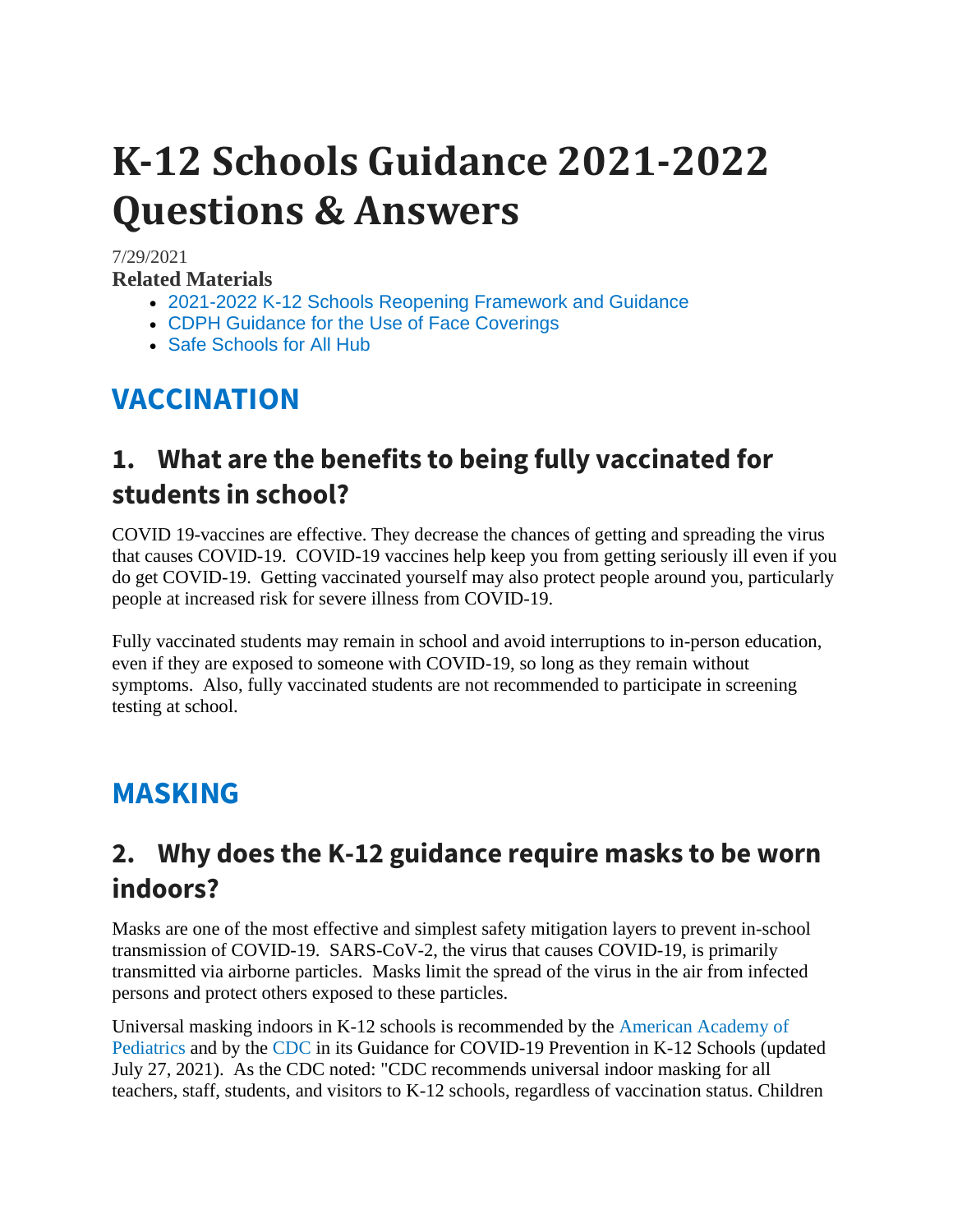should return to full-time in-person learning in the fall with layered prevention strategies in place."

Universal masking prevents outbreaks and permits modified quarantine under certain conditions in K-12 settings, supporting more instructional time and minimizing missed school days for students. Additionally, universal masking indoors is critical to enabling all schools to offer and provide full in-person instruction to all students without minimum physical distancing requirements at the outset of the school year.

As noted by the CDC, COVID-19 prevention strategies in K-12 schools are designed to protect people who are not fully vaccinated. Almost all K-6th graders are unvaccinated and will not be eligible for vaccines at the outset of the 2021-22 school year. Additionally, although some 7- 12th grade students will be fully vaccinated by the start of the school year, many will not. As of July 22, 2021, less than 40% of Californians 12 to 17 years old were fully vaccinated.

Requiring universal masking indoors in K-12 schools also takes into account a number of other key considerations: operational barriers of tracking vaccination status in order to monitor and enforce mask wearing; the potential for increased transmission due to circulating variants; and potential detrimental effects on students of differential mask policies, which include: potential stigma, bullying, and isolation of vaccinated OR unvaccinated students, depending on the culture and attitudes in the school or surrounding community.

CDPH will continue to assess conditions on an ongoing basis, and will determine no later than November 1, 2021, whether to update mask requirements or recommendations. Indicators, conditions, and science review will include vaccination coverage status, in consideration of whether vaccines are available for children under 12, community case and hospitalization rates, outbreaks, and ongoing vaccine effectiveness against circulating variants of SARS-CoV-2, the virus that causes COVID-19, in alignment with the CDC-recommended indicators to guide K-12 school operations.

#### **3. Do masks need to be worn on school buses?**

Yes. [CDPH Face Coverings Guidance](https://www.cdph.ca.gov/Programs/CID/DCDC/Pages/COVID-19/guidance-for-face-coverings.aspx) requires that everyone (regardless of vaccination status) use masks on school buses, including on buses operated by public and private school systems. In addition, [CDC's Order](https://www.cdc.gov/quarantine/masks/mask-travel-guidance.html) requiring the wearing of masks by all people on public transportation conveyances also includes school buses. Passengers and drivers must wear a mask on school buses, including on buses operated by public and private school systems, subject to the exclusions and exemptions. More information regarding the [CDC Requirement for Face Masks](https://www.cdc.gov/coronavirus/2019-ncov/travelers/face-masks-public-transportation.html)  [on Public Transportation](https://www.cdc.gov/coronavirus/2019-ncov/travelers/face-masks-public-transportation.html) is available on the CDC's website.

**4. If students take a school trip off-campus to an indoor location, do vaccinated students need to wear a mask indoors if the location they are visiting does not require fully vaccinated people to wear masks?**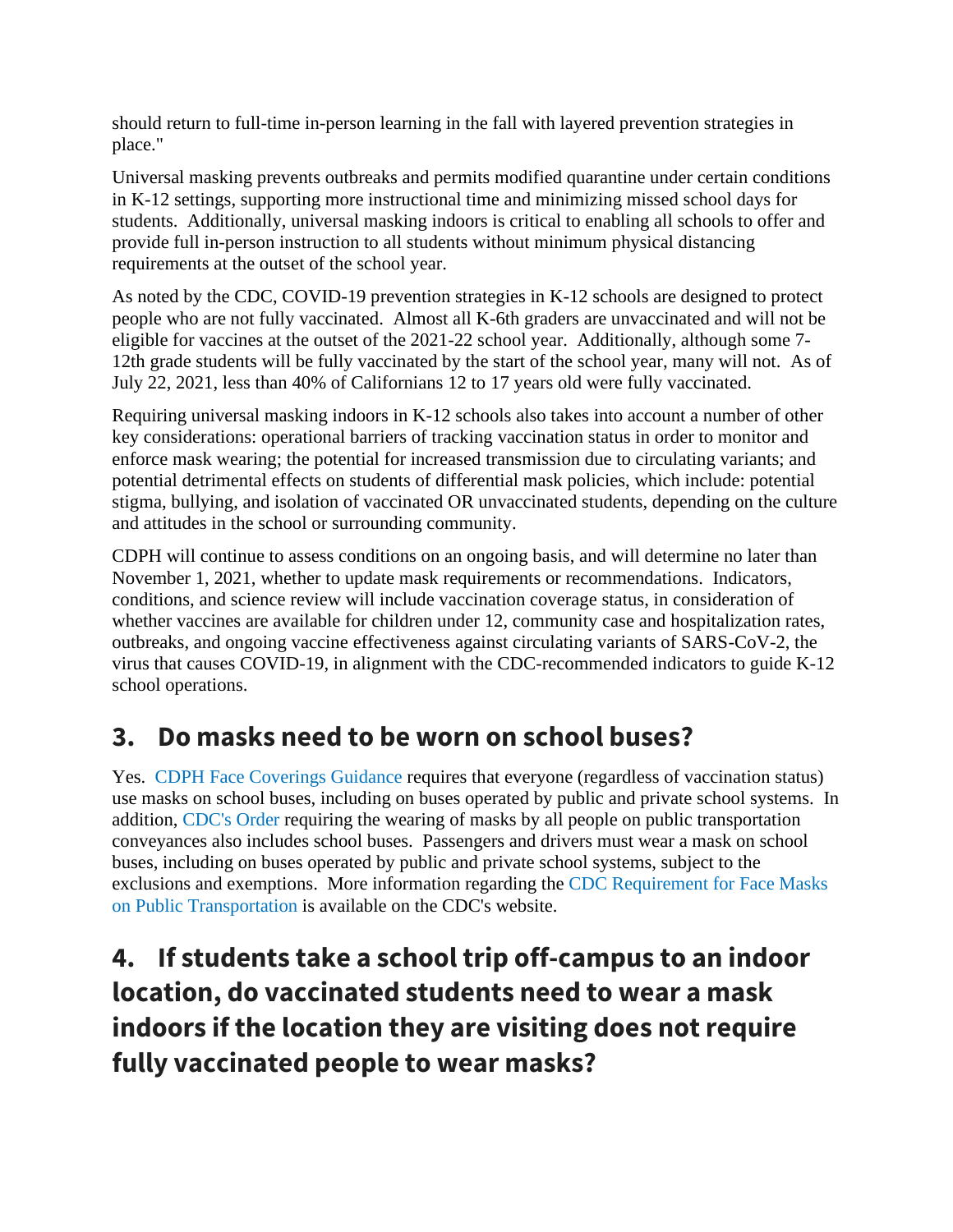If students are participating in a school event or being supervised by school staff, face mask guidance for K-12 settings must be followed regardless of location.

#### **5. Why do vaccinated teachers need to wear a mask?**

As noted by the CDC, COVID-19 prevention strategies in K-12 schools are designed to protect people who are not fully vaccinated. Many students will not be fully vaccinated by the start of the school year. Due to the potential for increased spread from highly transmissible circulating variants and that face masks remain one of the most effective and simplest safety mitigation layers, adults – including those who are fully vaccinated – in K-12 school settings are required to mask when sharing indoor spaces with students. Universal indoor masking of teachers, regardless of vaccination status, is also recommended by the [CDC.](https://www.cdc.gov/coronavirus/2019-ncov/community/schools-childcare/k-12-guidance.html)

CDPH will continue to assess conditions on an ongoing basis, and will determine no later than November 1, 2021, whether to update mask requirements or recommendations. Indicators, conditions, and science review will include vaccination coverage status, in consideration of whether vaccines are available for children under 12, community case and hospitalization rates, outbreaks, and ongoing vaccine effectiveness against circulating variants of SARS-CoV-2, the virus that causes COVID-19, in alignment with the CDC-recommended indicators to guide K-12 school operations.

# **QUARANTINE**

#### **6. Why does the guidance permit students with known exposures to COVID-19 to remain in-school?**

Scientific research and experience from around the country demonstrate that when both parties are wearing facemasks appropriately at the time of a school-based exposure to COVID-19, inschool transmission is unlikely and students can safely continue in-person learning. When students remain in school after exposure because the student and the individual with COVID-19 were wearing masks appropriately, this is called modified quarantine. Modified quarantine involves a period of time during which students may continue in-person instruction but should refrain from all extracurricular activities at school, including sports, and activities within the community setting. Testing during modified quarantine provides an additional layer of safety and monitoring. Modified quarantine allows for less missed days of school and supports in-person education.

### **7. Who qualifies for modified quarantine?**

Asymptomatic unvaccinated students exposed to COVID-19 may qualify for a modified quarantine, provided they meet criteria listed in the [K-12 Guidance.](https://www.cdph.ca.gov/Programs/CID/DCDC/Pages/COVID-19/K-12-Guidance-2021-22-School-Year.aspx)

The infected person to whom the asymptomatic unvaccinated student was exposed may be any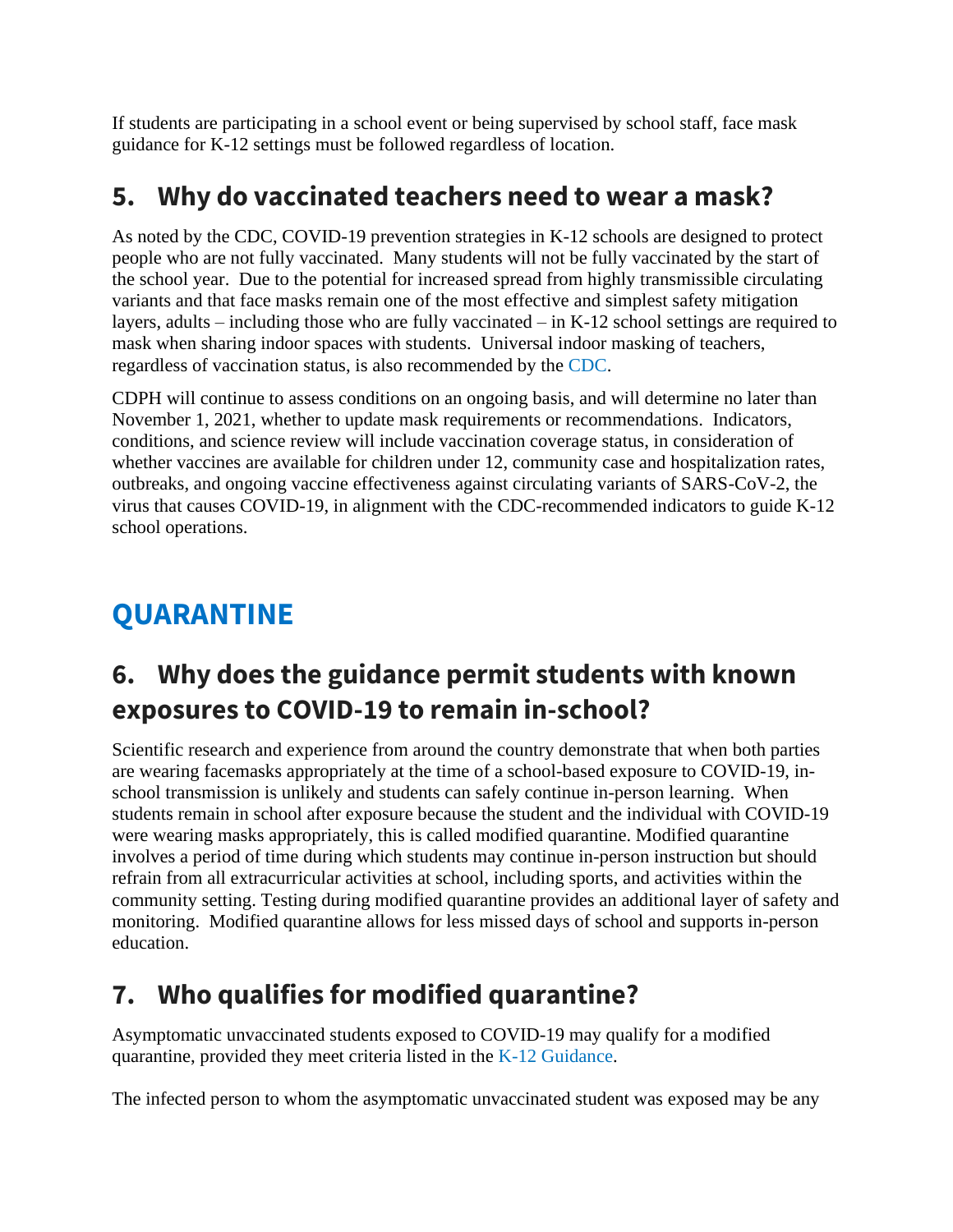individual in the school setting, including fellow students, teachers, or other school-based contacts. The exposure may have occurred in any school setting in which students are supervised by school staff. This includes indoor or outdoor school settings and school buses, including on buses operated by public and private school systems.

Note: Fully vaccinated students exposed to COVID-19 may refrain from quarantine following a known exposure if asymptomatic, per [CDPH Fully vaccinated People Recommendations.](https://www.cdph.ca.gov/Programs/CID/DCDC/Pages/COVID-19/COVID-19-Public-Health-Recommendations-for-Fully-Vaccinated-People.aspx)

# **8. What are students permitted to do during modified quarantine?**

When students are attending school during modified quarantine, they continue to be required to wear masks indoors and are strongly encouraged to wear masks outdoors. They may use school buses, including buses operated by public and private school systems. They may participate in all required instructional components of the school day, except activities where a mask cannot be worn, such as while playing certain musical instruments. However, students on modified quarantine may eat meals on campus using food service recommendations provided in the  $K-12$ [Guidance.](https://www.cdph.ca.gov/Programs/CID/DCDC/Pages/COVID-19/K-12-Guidance-2021-22-School-Year.aspx) As noted above, they should refrain from all extracurricular activities, including sports.

# **9. What should be the timing for twice weekly testing of students undergoing a modified quarantine? When can students on modified quarantine resume all activities?**

In general, it is recommended to test immediately after being exposed to someone with COVID-19. Subsequent testing should occur at least 3 days apart. As per Item 9 in the [K-12 Guidance,](https://www.cdph.ca.gov/Programs/CID/DCDC/Pages/COVID-19/K-12-Guidance-2021-22-School-Year.aspx) quarantine can end after Day 7 if a diagnostic specimen is collected after Day 5 from the date of last exposure and tests negative.

# **10. What type of test may be used to assess a person's status during quarantine or to exit quarantine?**

If a person is asymptomatic during quarantine, any FDA-approved diagnostic test is acceptable for evaluation of an individual's COVID-19 status, as noted in the [CDPH testing guidance.](https://www.cdph.ca.gov/Programs/CID/DCDC/Pages/COVID-19/Updated-COVID-19-Testing-Guidance.aspx) This includes antigen diagnostic tests and PCR diagnostic tests. PCR tests are preferred, but not required. For more information about test types, see the CDPH [school testing resources.](https://testing.covid19.ca.gov/school-testing/)

Collection of diagnostic specimens for asymptomatic persons during quarantine may occur in schools, healthcare settings, or other locations supervised by school or healthcare personnel. Specimens may be processed at the point-of-care (POC) or in a laboratory.

At this time, at-home testing is not recommended for evaluation of an individual's status during quarantine. CDPH is currently conducting pilot studies to further understand the utility of athome testing.